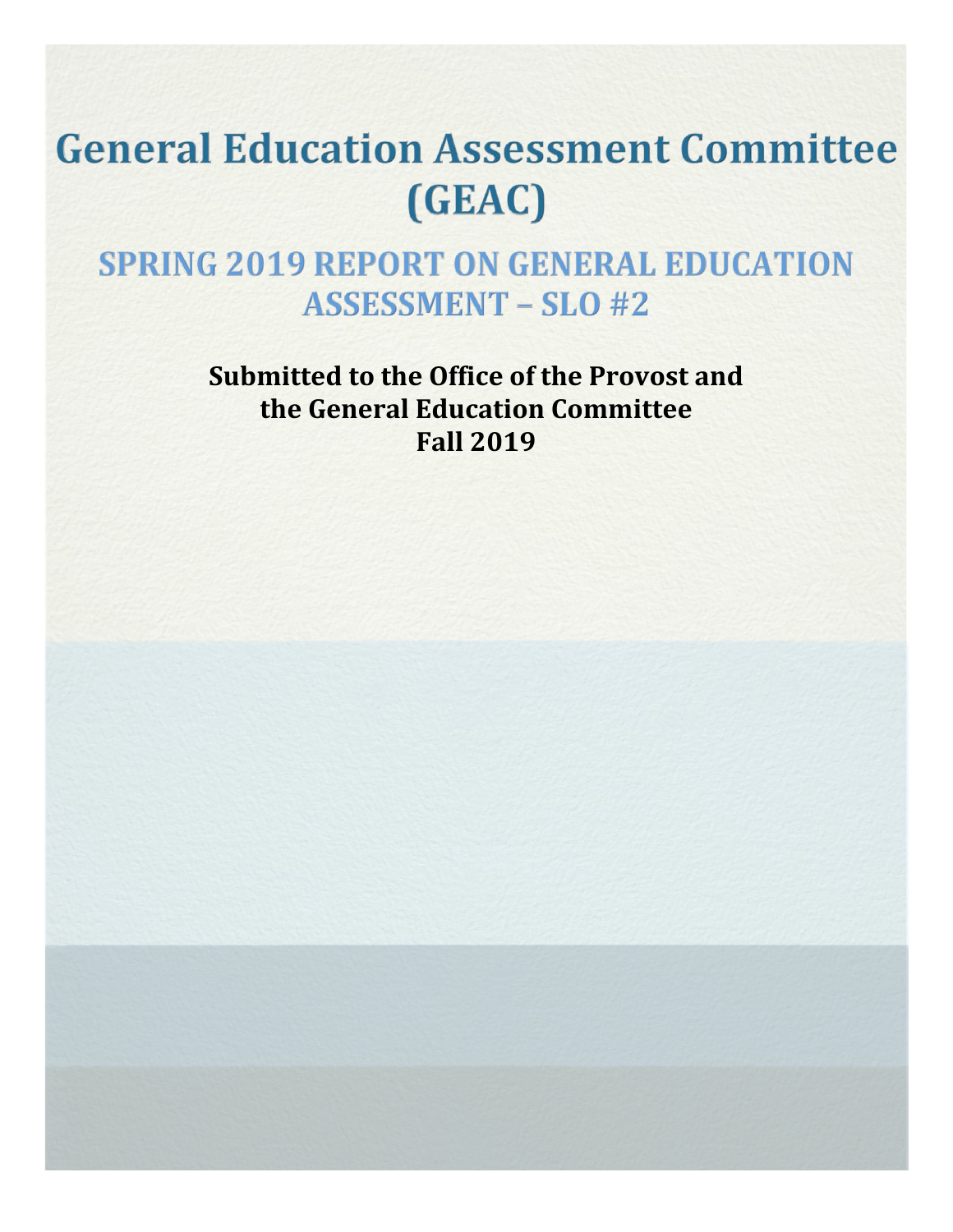# **General Education Assessment Committee (GEAC)**

#### **Committee Members**

Georgeos Sirrakos Jr., Committee Chairperson, College of Education Krista Prock, Committee Vice Chairperson, Non-Teaching Faculty

| <b>College of Business</b>          |
|-------------------------------------|
| <b>College of Education</b>         |
| College of Liberal Arts & Sciences  |
| College of Visual & Performing Arts |
| At-large Teaching Faculty           |
| At-large Teaching Faculty           |
| At-Large Teaching Faculty           |
| At-Large Non-Teaching Faculty       |
| Academic Dean                       |
| Office of Assessment                |
| <b>Student Government Board</b>     |
| <b>General Education Committee</b>  |
| Administrative / Clerical Support   |
|                                     |

Yongjae Kim Georgeos Sirrakos Jr. Sudarshan Fernando Angela Cirucci Robert (Moe) Folk Yun (Amy) Lu Robert Ryan Krista Prock David Beougher Gil Clary Patrick Moyer John Stanley Kathleen Malloy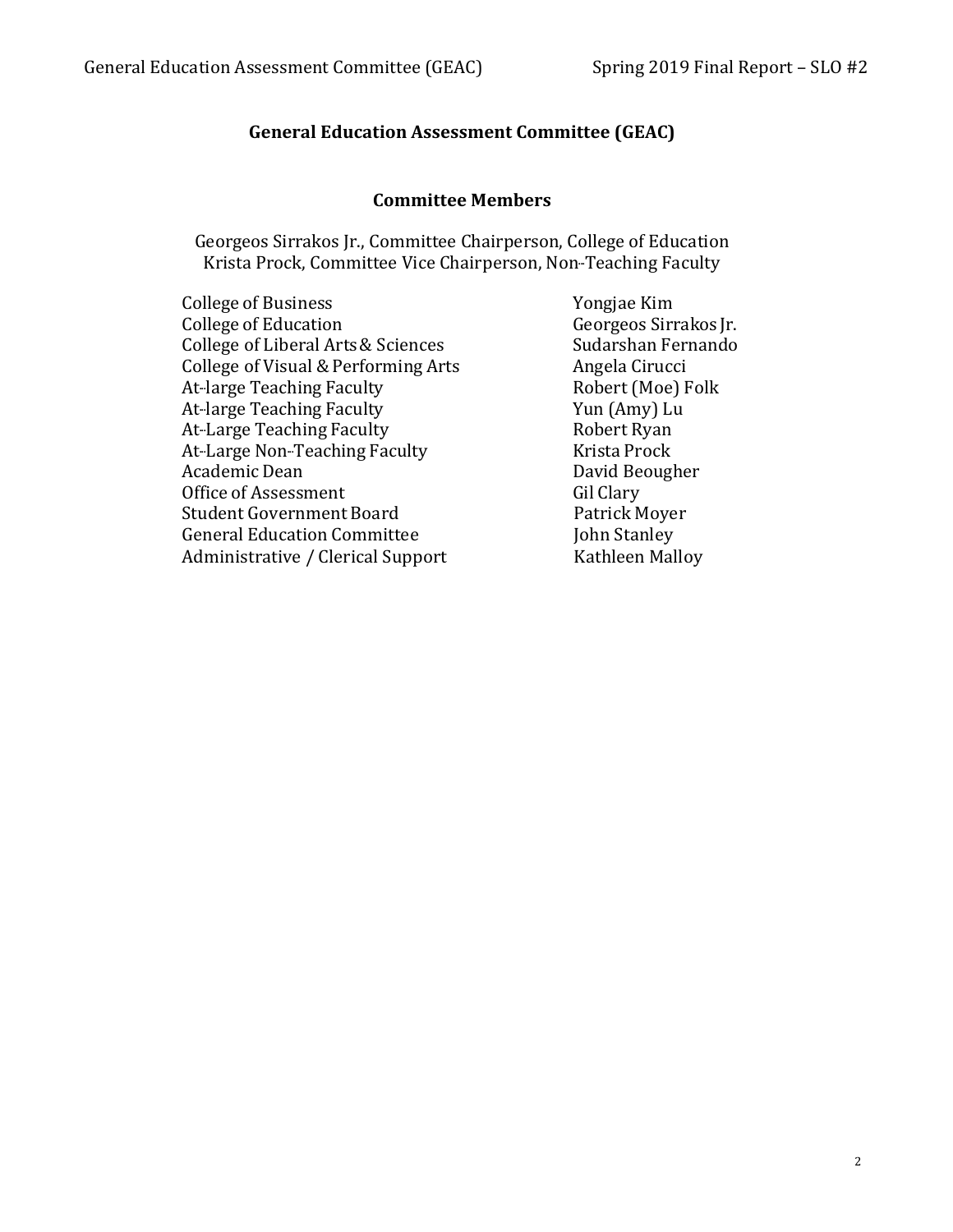# **Table of Contents**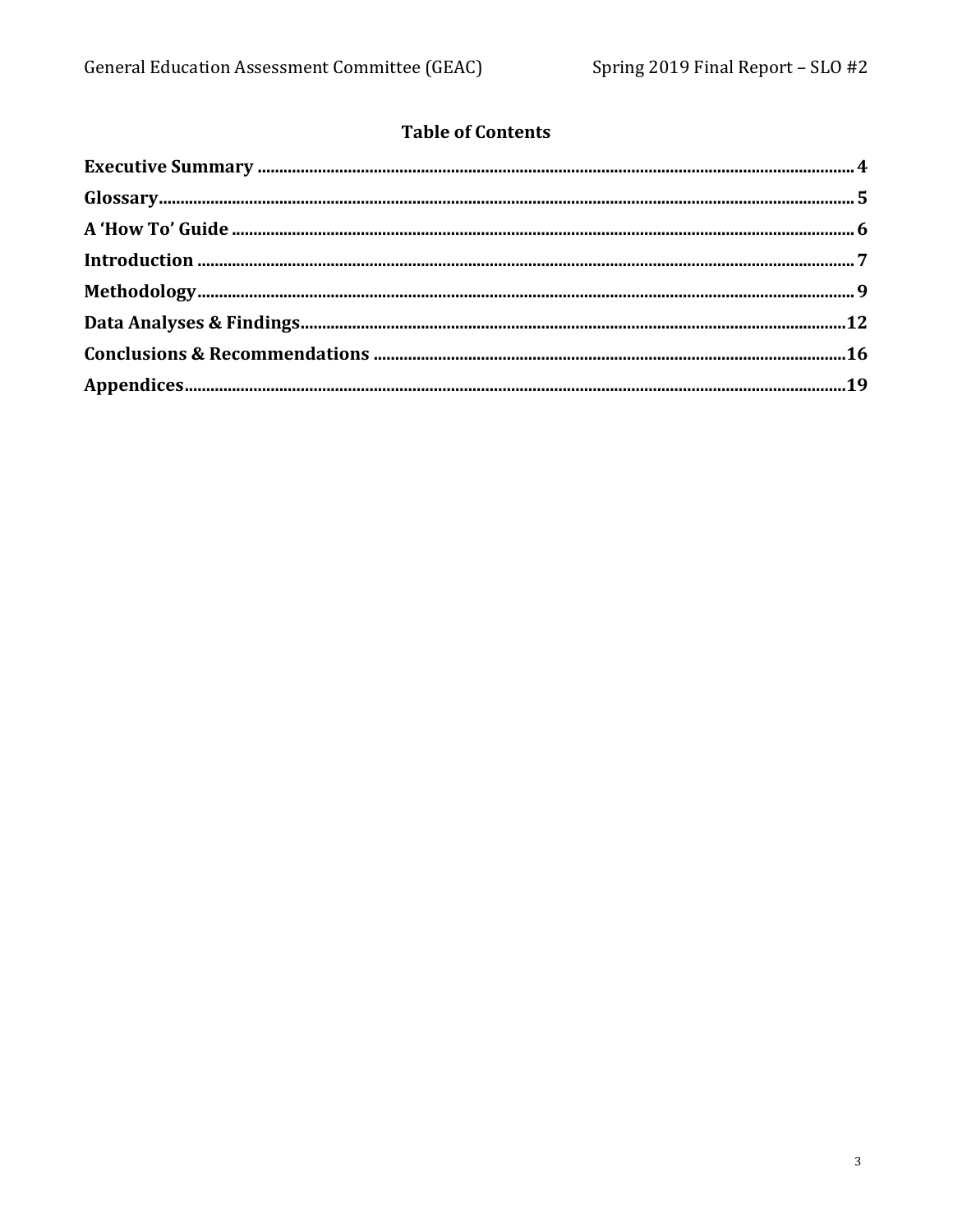# **EXECUTIVE SUMMARY – SPRING 2019 ASSESSMENT REPORT (SLO #2)**

- The General Education Assessment Committee (GEAC) is charged with directly assessing student learning outcomes (SLOs) for the University's General Education Program. During Spring 2019, the GEAC collected student work products pertaining to SLO #2. This SLO is separated into two sub-SLOs: SLO #2A (Scientific Reasoning) and SLO #2B (Quantitative Reasoning).
- This is the GEAC's second assessment report of the 2018 General Education program. The purpose of this report is to document the GEAC's assessment process and to provide data-informed recommendations regarding the University's General Education program to the General Education Committee, the University Curriculum Committee, and to the Division of Academic Affairs.
- Between SLO #2A and SLO #2B, the average faculty compliance rate for the submission of student work products to the GEAC was about 87%.
- For SLO #2A, a sample of 240 student work products (about 30%) was selected from the pool of 786 available student work products. From the sample, 40 student work products (about 17%) were randomly selected for double rating, each time by a different volunteer faculty rater. For SLO #2B, a sample of 221 student work products (about 21%) was selected from the pool of 1050 available student work products. From the sample, 31 student work products (about 14%) were randomly selected for double rating.
- Student work products were evaluated using a common rubric that was created during the General Education Redesign process. Several aspects of the rubric were adapted and modified from the VALUE (Valid Assessment of Learning in Undergraduate Education) rubrics created by the Association of American Colleges and Universities.
- An analysis of interrater agreement for SLO #2A revealed that about 80% of volunteer faculty raters rated student work products within 1 Performance Level on the rubric. An analysis of interrater agreement for SLO #2B revealed that about 87% of volunteer faculty raters rated student work products within 1 Performance Level on the rubric.
- For SLO #2A, an examination of cumulative frequency revealed that about 65% of the students sampled performed at or above Performance Level 2, which is the level that the GEAC had established as the benchmark. For SLO #2B, an examination of cumulative frequency revealed that about 76% of the students sampled (n=145) performed at or above Performance Level 2, which is the level that the GEAC had established as the benchmark.
- Data analyses of SLO #2A revealed that students with a higher incoming high school GPA had higher rated student work products than their peers with a lower incoming high school GPA.
- The GEAC makes several recommendations in this report as a result of its findings. Recommendations are organized under three subheadings: (1) Proposed changes to the General Education Program, (2) Proposed changes to the General Education assessment process, and (3) Allocation of resources for the improvement of General Education.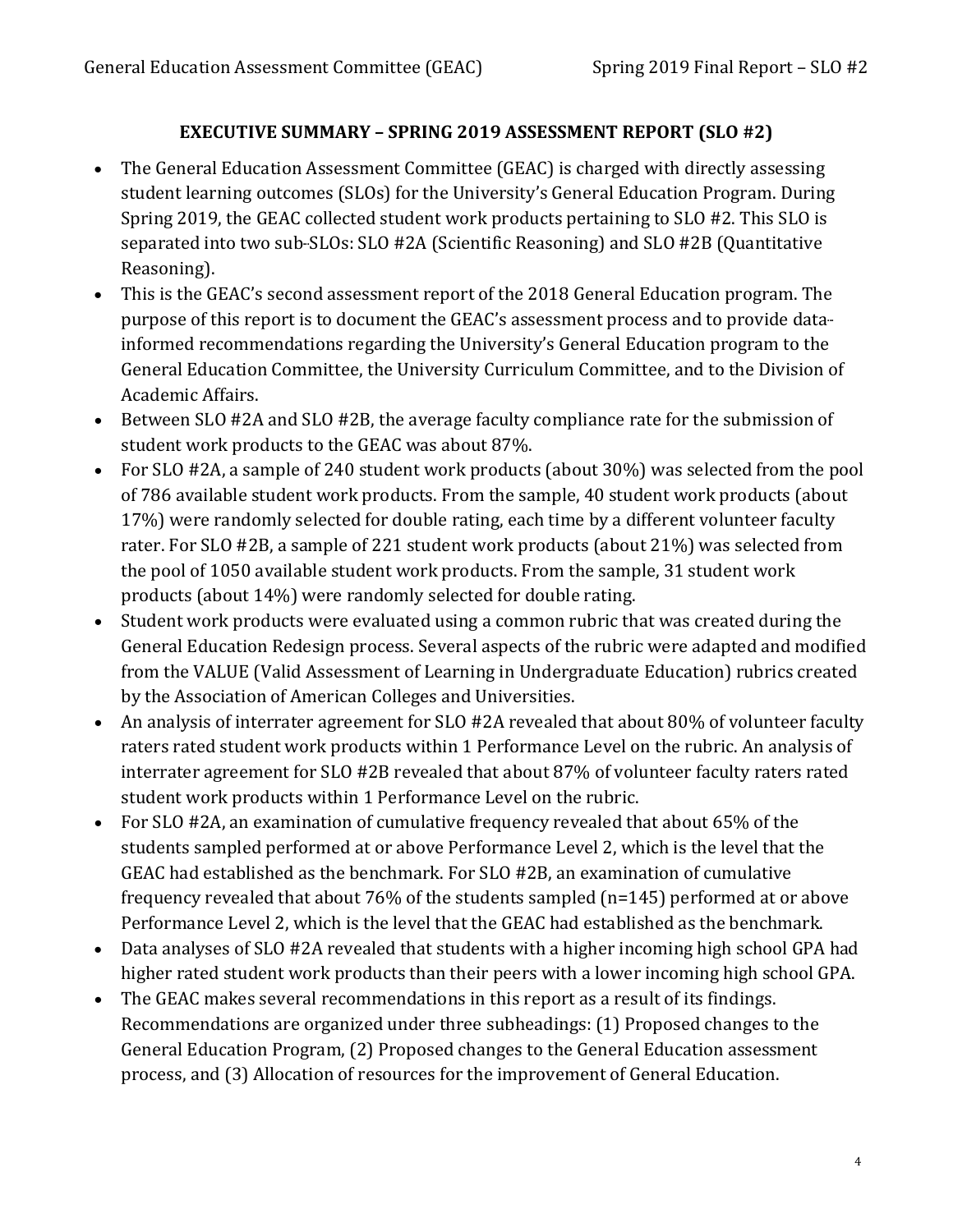# **GLOSSARY OF TERMS**

- *Assessment*: A continuous process that allows the General Education Assessment Committee to (a) determine the extent of students' competence against a particular student learning objective, (b) identify challenges and highlight areas where students can improve, and (c) engage in effective data-driven decision making regarding the University's General Education program.
- *Benchmark*: A point of reference that serves as the expected level of performance along a series of progressive levels in a rubric.
- *Student Learning Outcome*: A statement that clearly identifies the expected knowledge, skills, and dispositions that students are expected to acquire as a result of a program of study or, in this case, the General Education program.
- *Student Work Product*: An assignment submitted by faculty to the General Education Assessment Committee to demonstrate students' competence against the student learning outcome being assessed.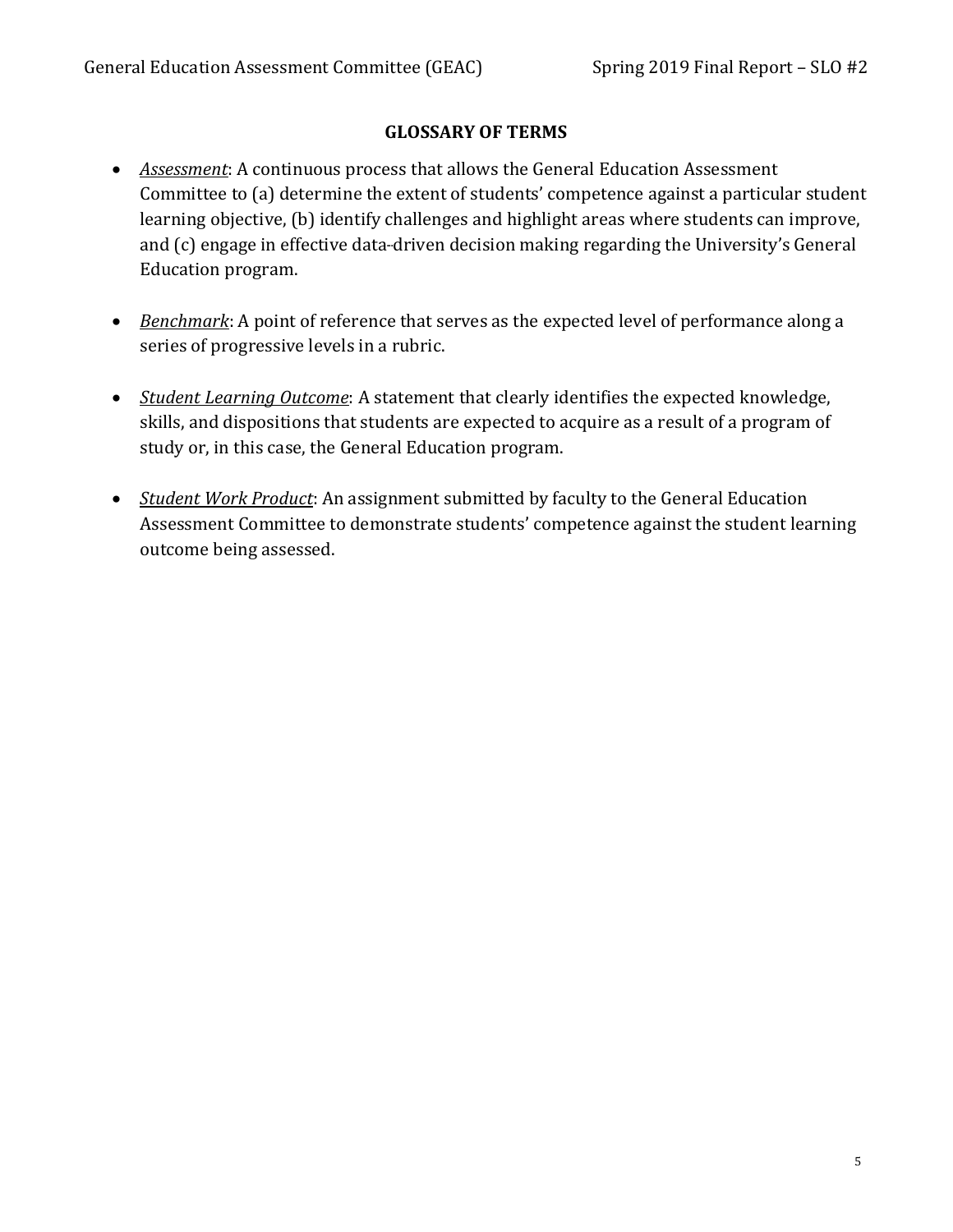# **A 'HOW TO' GUIDE TO USING THIS REPORT**

- This report should be used in a manner that is appropriate and consistent with the Association of Pennsylvania State College and University Faculties (APSCUF) Collective Bargaining Agreement. Reports submitted by or to the GEAC, including the constituent data embedded in said reports, shall not be used in any way to evaluate the individual performance of any faculty member, and shall not be included in any way in departmental, college, or university evaluation, tenure, or promotion processes.
- The information within this report should be used to facilitate campus-wide discussions about the data to derive meaning and engage in effective decision making.
- The information within this report should be used to facilitate conversations between academic deans, department chairs, and faculty to ensure alignment between the General Education student learning outcomes and student work products submitted to the GEAC as well as compliance with the GEAC's request for student work products.
- Recommendations within this report should be considered and discussed by the General Education Committee, the University Curriculum Committee, and the Division of Academic Affairs.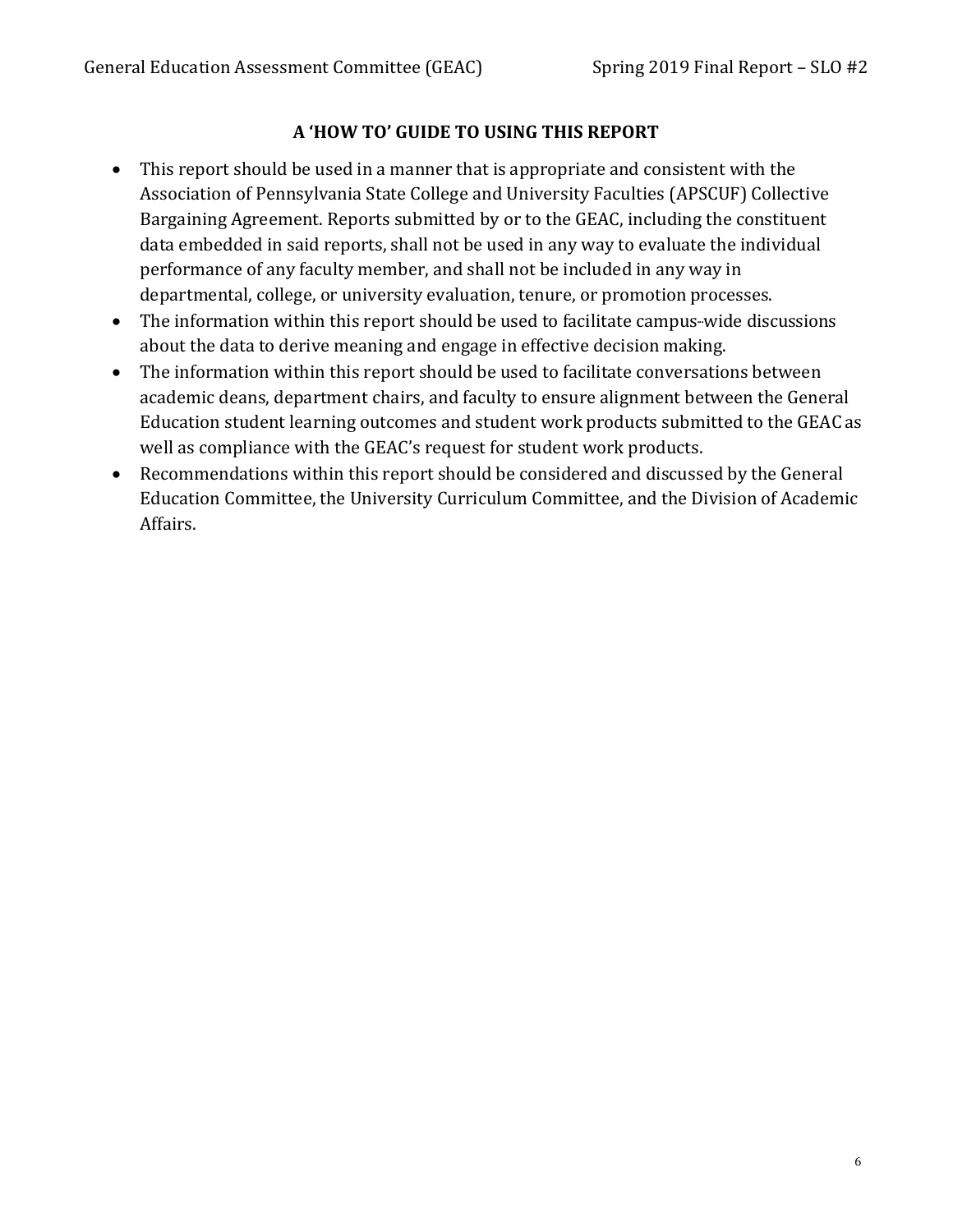# **I. INTRODUCTION**

The General Education Assessment Committee (GEAC) was established in April 2010. Since its inception, the GEAC's purpose has been to (1) identify the means of assessing direct, and where appropriate, indirect evidence of student learning outcomes for the General Education Program at Kutztown University (KU), (2) use data to make recommendations to the General Education Committee, the University Curriculum Committee, and to the Division of Academic Affairs on ways to improve the structure and content of the General Education program at KU, and (3) identify appropriate methods to collect assessment data to determine students' achievement of the General Education program's Student Learning Outcomes (SLOs).

The 2018 General Education program consists of eight SLOs. These are:

- SLO #1: Communicate clearly and effectively orally and in writing.
- SLO #2: Apply scientific and quantitative reasoning to solve problems and increase knowledge.
- SLO #3: Apply skills in critical analysis and reasoning for the interpretation of data.
- SLO #4: Engage critically with creative or artistic works.
- SLO #5: Demonstrate the ability to retrieve, interpret, evaluate, and use information.
- SLO #6: Analyze the role of values, ethics, diversity, and multiple perspectives in local and global society.
- SLO #7: Demonstrate an understanding of various models for the development of the whole person.
- SLO #8: Explore concepts, ideas, and methods from a variety of disciplines.

The 2018 General Education Program consists of 42 – 45 credits, which facilitate students' competence toward the eight SLOs. The structural components of the program include:

- First Year Seminar: Discovering College
	- o 3 credits earned in a First Year Seminar (FYS) course
	- o Transfer students who are transferring 30 credits or more and not transferring an FYS course may select any approved General Education course
	- o The FYS course aligns with SLO #5 and SLO #7
- Category A: Communicating With and About the World
	- o 12 credits distributed among four courses
	- $\circ$  Courses in this category align with SLO #1 and SLO #5
- Category B: Understanding Self and Others
	- o 9 credits distributed among three courses
	- o Courses in this category align with SLO #3 and SLO #6
- Category C: Understanding Science and Technology
	- o 9 12 credits distributed among three courses
	- o Courses in this category align with SLO #2 and SLO #3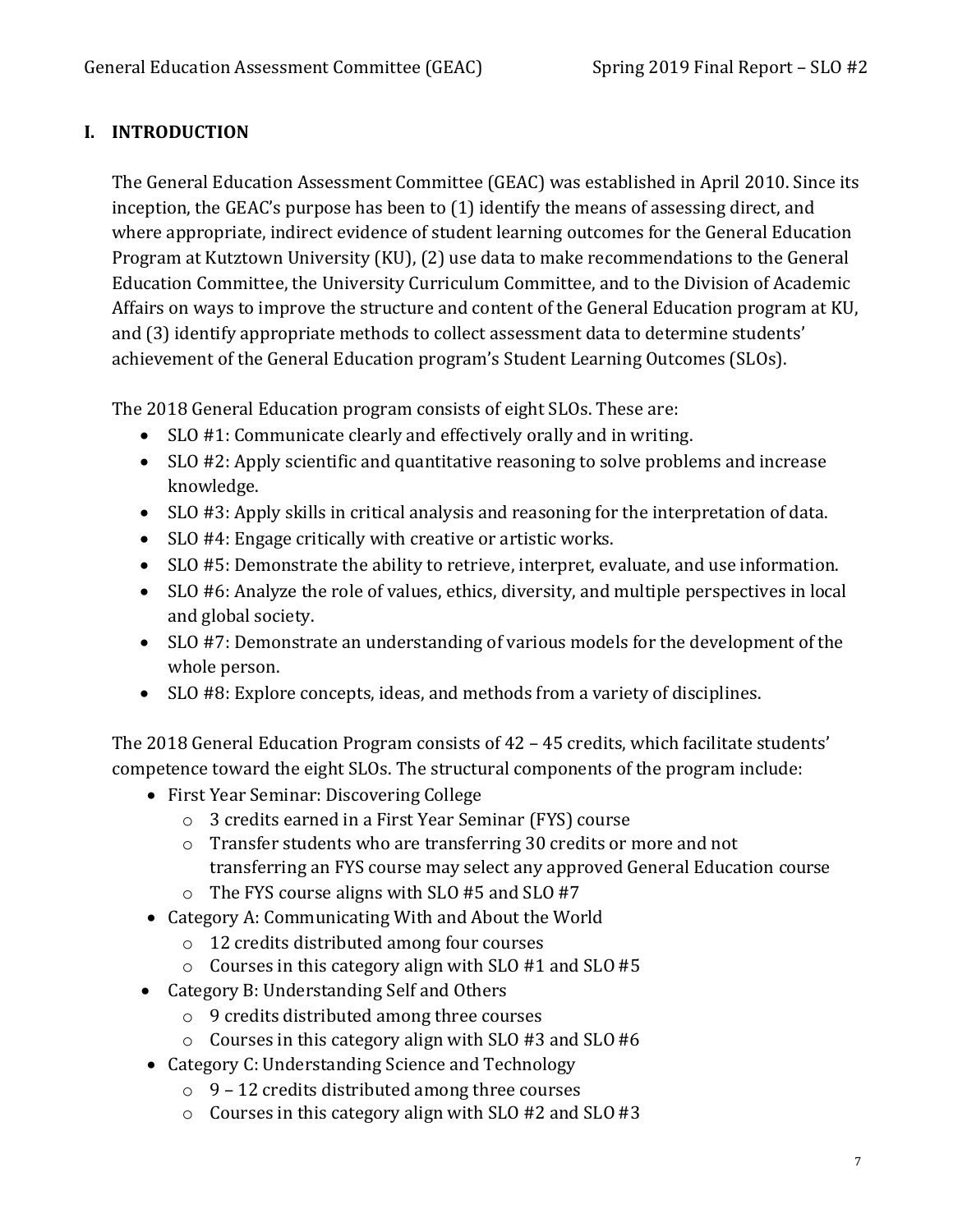- Category D: Understanding and Creating Ideas
	- o 9 credits distributed among three courses
	- o Courses in this category align with SLO #4 and SLO #6

Beginning with Fall 2018, the GEAC plans to assess all the SLOs in a three-year assessment cycle, with at least one SLO assessed per semester. The GEAC's schedule for assessment is in Appendix A. During Spring 2019, the GEAC collected student work products to assess SLO #2, which is associated with courses in Category C: Understanding Science and Technology. Due to SLO #2's complexity, the SLO has been separated into two sub-SLOs, namely SLO #2A and SLO #2B.

SLO #2A is defined as: *Students attempt to describe and understand the physical and natural world by observing phenomena, organizing these observations, constructing a model to explain the observed event(s), and using this model to predict new phenomena to evaluate the quality of the model.*

SLO #2B is defined as: *Students use logical and mathematical representations to solve quantitative problems in a variety of contexts and everyday life situations. Students use the skills necessary to understand and create sophisticated arguments supported by quantitative evidence and to communicate clearly those arguments in a variety of formats including words, tables, graphs, mathematical equations, and other representations of quantitative data. Mathematics is an important function in solving problems and making decision that are derived from quantitative reasoning. Quantitative reasoning may use algebraic, numerical, symbolic, or graphical representations. It is based on underlying logical structures. Quantitative reasoning may be applied to an understanding of the physical and natural world. The use of procedural skills is inherent to quantitative reasoning to generalize results and apply results to specific problems or decisions.*

Over the past several years, it has been the GEAC's practice to submit an annual assessment report with an extended report issued every three years. As of Fall 2018, the GEAC changed its reporting schedule to issue an assessment report every semester. This is the GEAC's second assessment report of the 2018 General Education program. The purpose of the Spring 2019 assessment report is to document the GEAC's assessment process and to provide data informed recommendations regarding the University's General Education program to the General Education Committee, the University Curriculum Committee, and to the Division of Academic Affairs. The report will also be shared with faculty and made publicly available on the Office of Assessment's website. The Spring 2019 assessment report includes (1) the GEAC's methodology for collecting data to assess student's competence toward SLO #2, (2) findings from the data analyses, and (3) conclusions and recommendations derived from the data analyses.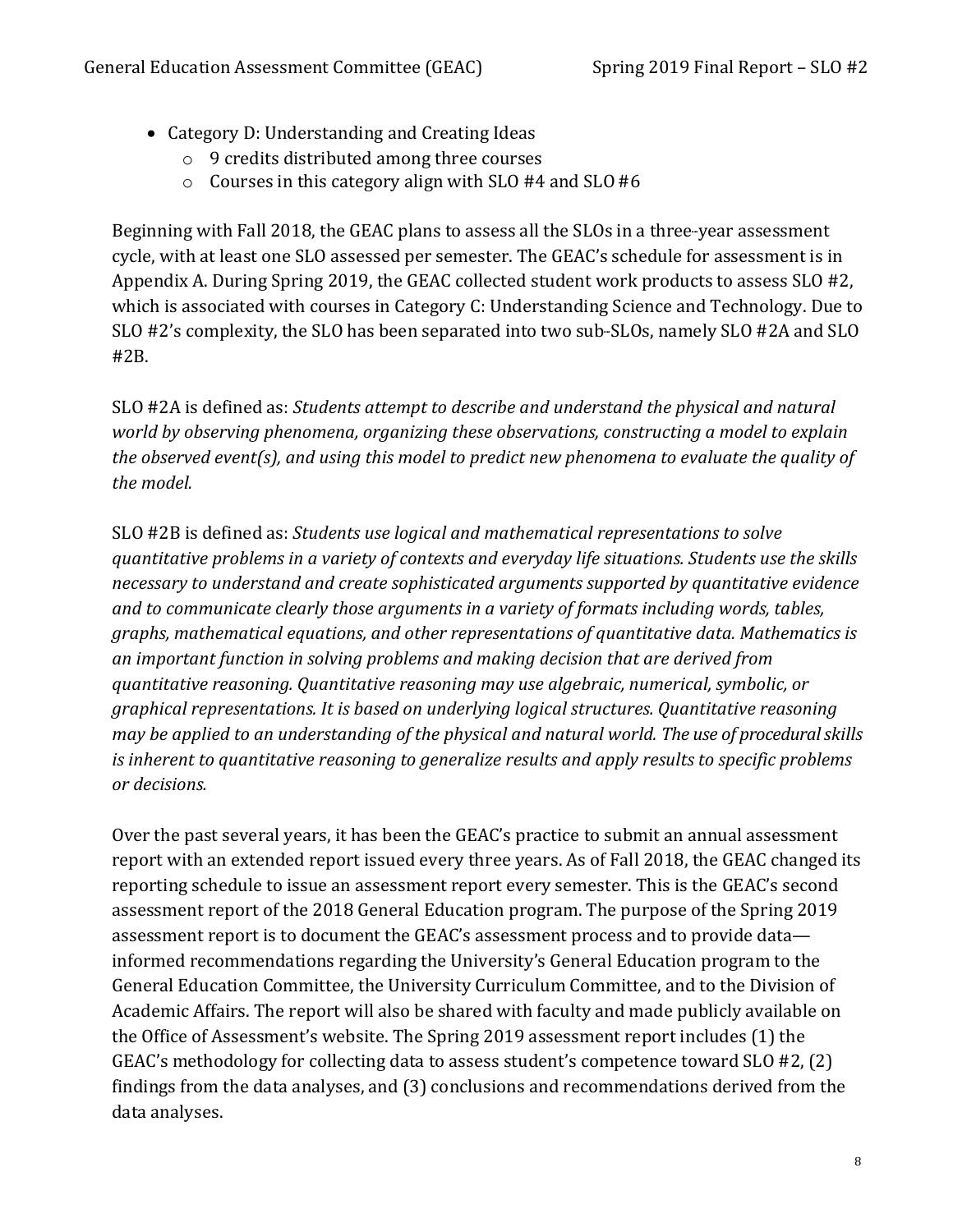#### **II. METHODOLOGY**

During Spring 2019, the General Education Assessment Committee (GEAC) collected student work product to assess students' competence toward Student Learning Outcome (SLO) #2. This particular SLO is connected to courses in Category C of the 2018 General Education program. Examples of course prefixes associated with Category C include ANT, BIO, GEG, AST, CSC, MAT, and PSY. It should be noted that Category C courses align with either SLO #2A (Scientific Inquiry) or SLO #2B (Quantitative Reasoning), but not both. A complete listing of Category C courses can be found on the University's General Education website. This section of the assessment report provides an overview of the data sources, a description of how the sample was selected, and an explanation of how data were derived from students work products.

#### *Data Sources and Submission of Student Work Product*

Near the start of the Spring 2019 semester, the GEAC sent an email message to all faculty who were teaching a Category C course. The message outlined the GEAC's data collection and assessment processes and requested the submission of student work products that most closely aligned with the associated SLO (either 2A or 2B) and its corresponding rubric. To assist faculty in determining the suitability of a course assignment for General Education assessment purposes, the GEAC provided a description of SLO #2A and SLO #2B and a copy of the rubric associated with each sub-SLO. This document is located in Appendix B.

During the Spring 2019 semester, the University offered a total of 147 Category C course sections. Of these, 55 were designed to meet SLO #2A; they were aligned with the *scientific inquiry* portion of the overarching SLO. The remaining 92 course sections were designed to meet SLO #2B, or the *quantitative reasoning* portion of the overarching SLO. These overall numbers include both lecture and lab sections, where appropriate.

The compliance rate for submission of student work product for SLO #2A was about 98%. The 55 course sections accounted for 1186 possible student work products. Non-compliance accounted for a decrease of 175 student work products out of the possible 1186. A student not submitting his/her work to faculty was another factor that decreased the overall number of available student work products. Student non-submission accounted for a decrease of 225 student work products out of the possible 1186. As a result of these two factors, the pool of 1186 possible student work products shrunk to 786 available student work products.

The compliance rate for submission of student work product for SLO #2B was about 77%. For SLO #2B, the 92 course sections accounted for 2086 possible student work products. Non-compliance accounted for a decrease of 379 student work products out of the possible 2086. Several faculty submitted student work products without student names. The nature of the GEAC's data analyses required student names; therefore, student work products that were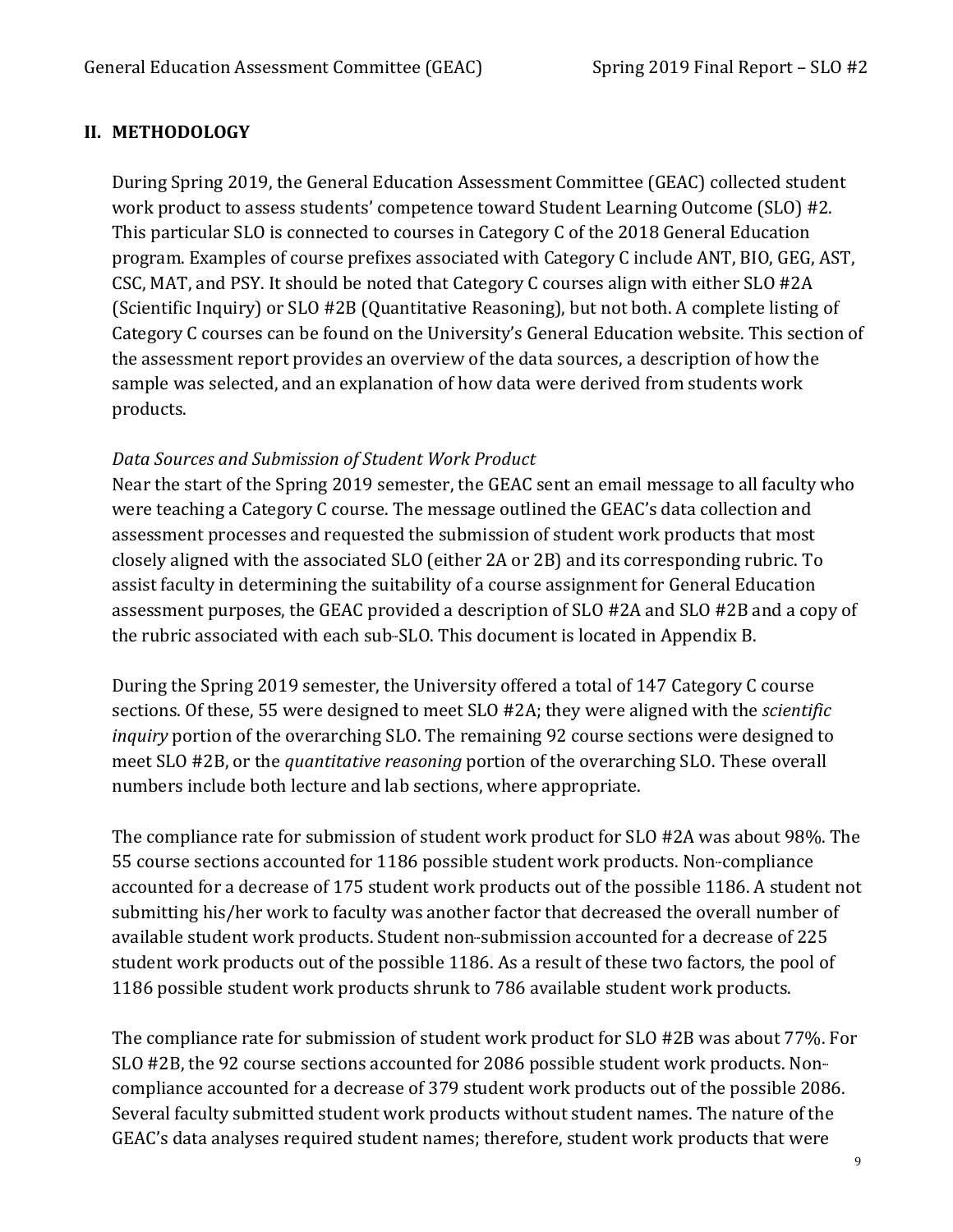submitted without student names were not useable. This resulted in a further decrease of 246 available student work products. A student not submitting his/her work to faculty was another factor that decreased the overall number of available student work products. Student nonsubmission accounted for a decrease of 411 student work products. As a result of these three factors, the pool of 2086 possible student work products shrunk to 1050 available student work products.

Faculty were asked to submit hard copies of student work products along with copies of the course assignment and answer key to the Office of Assessment by the conclusion of the Spring 2019 semester. Faculty were also asked to include descriptive information that explained the alignment between the course assignment and the associated SLO and rubric.

#### *Selection of the Sample*

For SLO #2A, a sample of 240 student work products (about 30%) was selected from the pool of 786 available student work products. A random number generator was used to select the sample. From the sample of 240 student work products, 40 (about 17%) were randomly selected for double rating, each time by a different volunteer faculty rater.

For SLO #2B, a sample of 221 student work products (about 21%) was selected from the pool of 1050 available student work products. A random number generator was used to select the sample. From the sample of 221 student work products, 31 (about 14%) were randomly selected for double rating, each time by a different volunteer faculty rater.

It is important to note that less than half of the useable student work product were rated simply because, as noted in the subsequent section, the GEAC does not receive multiple volunteer faculty raters. This, along with the fact that some work product needs to be double rated, means that the GEAC must pull a feasible percentage of possible student work to be rated. In the future, as we note in the recommendations, we hope to have more volunteer raters.

#### *Rating Student Work Products*

Near the middle of the Spring 2019 semester, the GEAC sent a call to faculty to request volunteers to assist with the rating of student work products collected as part of the General Education assessment process. Sixteen faculty from across the University volunteered to participate. Volunteer faculty raters were responsible for attending one of four training sessions. During each session, members of the GEAC explained the assessment process and guided the volunteer faculty raters through a series of exercises where they could apply the assessment rubric to a variety of student work products. Further, the volunteer faculty raters engaged in a group discussion about what constituted each performance level to ensure that the rubric was being applied consistently.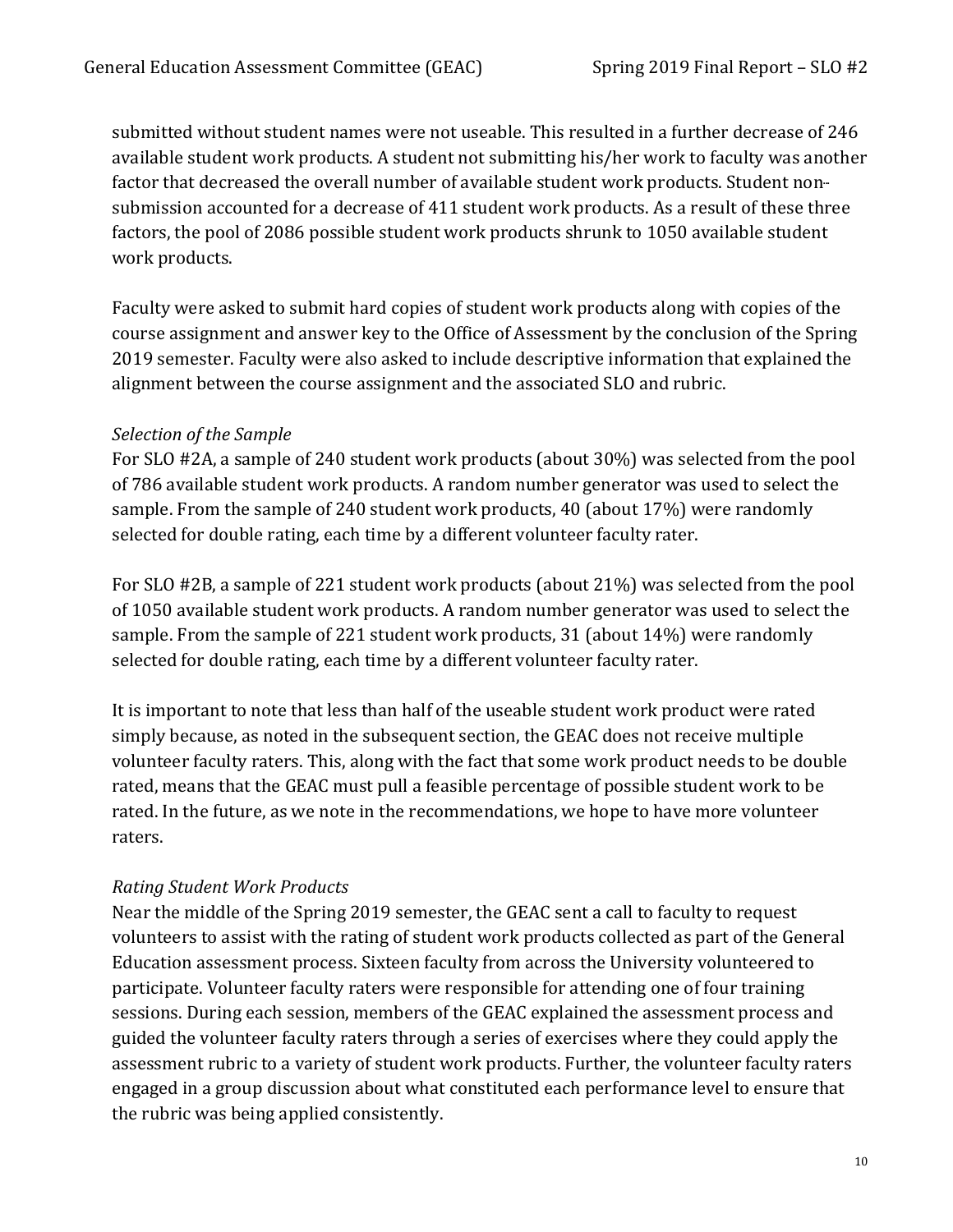The assessment rubrics for both SLO #2A and SLO #2B are each comprised of four performance levels. Each performance level consists of several statements that can be used to describe the student output and the quality of the student work product. These statements more accurately describe student competence rather than knowledge demonstration. A Performance Level 4 is the level that a student who is completing a capstone course should be able to achieve. In contrast, a Performance Level 1 is a benchmark, or the level of a student who is only beginning their journey in higher education. Further, it should be noted that there is no connection between a grade in a course or an assignment and performance on the rubric. For example, receiving an A on the assignment does not automatically mean that the student work product would be rated at a Performance Level 4.

Each volunteer faculty rater was randomly assigned between 32 and 37 student work products. Student work products were sometimes swapped out to ensure that a volunteer faculty rater was not given a student work product that s/he had submitted for assessment. Volunteer faculty raters were asked to rate the student work product against the rubric and to determine a single holistic performance level. Volunteer faculty raters also had the option of rating a student work product as X or 0. An X was used to indicate that there was insufficient information provided either within the task or the student work product to make a proper determination of score. A 0 was used to indicate that the student work product was not appropriate for the SLO, most often the case when the assignment was not aligned to the SLO or the rubric. To assist with data analyses and prevent the inadvertent skewing of results, ratings of X or 0 were not included in the analyses presented in the next section.

#### **III. DATA ANALYSES & FINDINGS**

The General Education Assessment Committee (GEAC), with a great deal of assistance from Institutional Research (IR), undertook several levels of data analyses, both descriptive and inferential. The GEAC's findings from the data analyses are presented in this section.

#### *Determination of Interrater Agreement*

The GEAC randomly selected a subsample of 71 student works products (40 for SLO #2A and 31 for SLO #2B) to be double rated, each time by a different volunteer faculty rater. The purpose of having a portion of student work products rated twice was to determine the degree of interrater agreement, or the consistency between raters in applying the assessment rubric in rating student work products.

Table 2 summarizes the interrater agreement results for SLO #2A. Overall, 80% of student work products that were double rated were rated within one Performance Level of each other.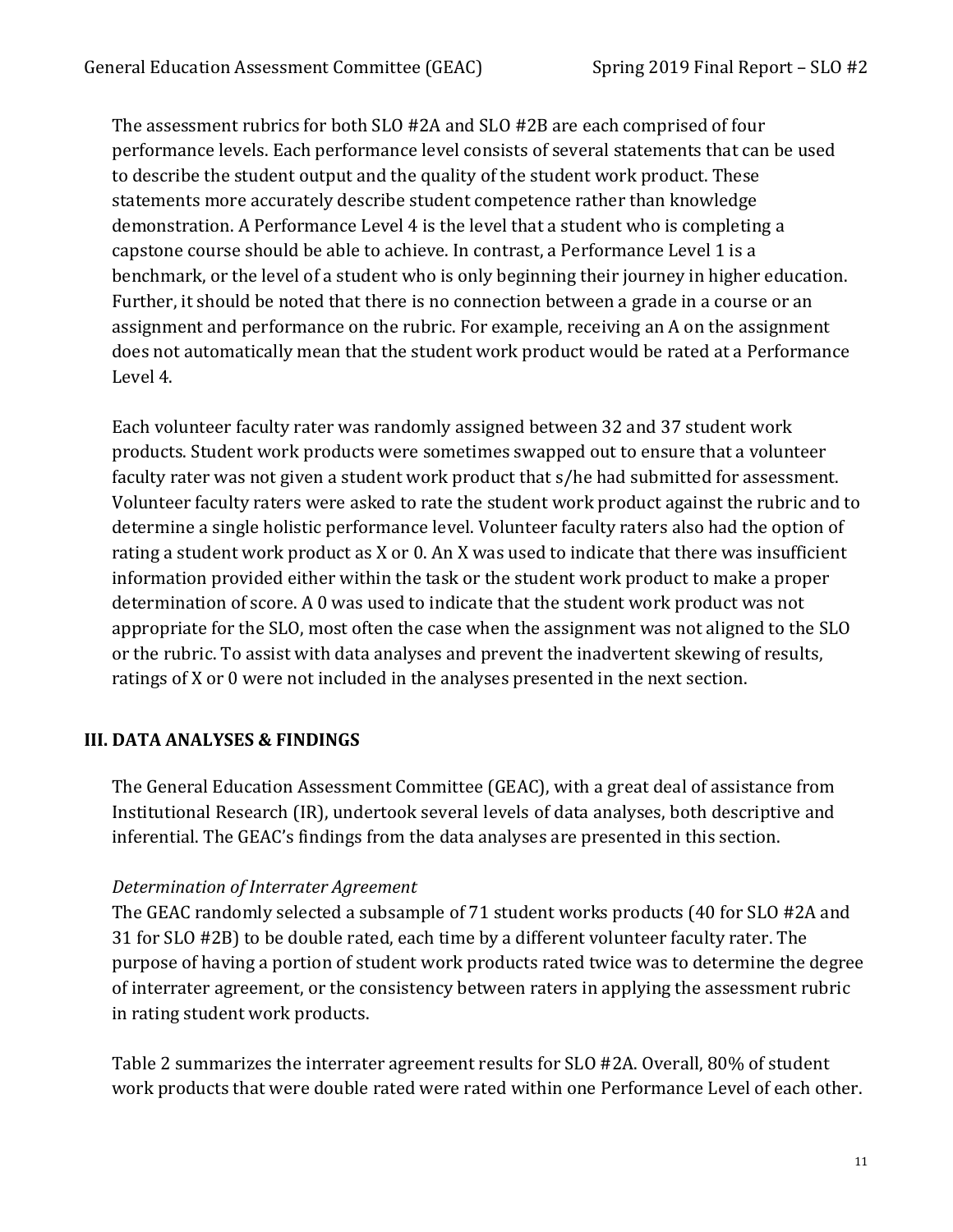| Level of Interrater             | Frequency      | Percentage (%) | Cumulative Percentage (%) |
|---------------------------------|----------------|----------------|---------------------------|
| Agreement                       | $(n = 40)$     |                |                           |
| No Difference Between           | 14             | 35%            | 35%                       |
| Ratings                         |                |                |                           |
| Ratings differed by 1           | 18             | 45%            | 80%                       |
| Performance Level               |                |                |                           |
| Ratings differed by 2           | 2              | 5%             | 85%                       |
| Performance Levels              |                |                |                           |
| Ratings differed by more        | $\overline{0}$ | $0\%$          | 85%                       |
| than 2 Performance Levels       |                |                |                           |
| Ratings differed                | 6              | 15%            | 100%                      |
| significantly (i.e. one rater   |                |                |                           |
| gave a numerical rating         |                |                |                           |
| and the other gave $X$ or $0$ ) |                |                |                           |

| Table 2: Assessment of Interrater Agreement for SLO #2A |  |  |
|---------------------------------------------------------|--|--|
|                                                         |  |  |

Table 3 summarizes the interrater agreement results for SLO #2B. Overall, about 87% of student work products that were double rated were rated within one Performance Level of each other.

**Table 3: Assessment of Interrater Agreement for SLO #2B**

| Level of Interrater           | Frequency      | Percentage (%) | Cumulative Percentage (%) |
|-------------------------------|----------------|----------------|---------------------------|
| Agreement                     | $(n = 31)$     |                |                           |
| No Difference Between         | 20             | 64.5%          | 64.5%                     |
| Ratings                       |                |                |                           |
| Ratings differed by 1         | 7              | 22.6%          | 87.1%                     |
| Performance Level             |                |                |                           |
| Ratings differed by 2         | $\theta$       | $0\%$          | 87.1%                     |
| Performance Levels            |                |                |                           |
| Ratings differed by more      | $\theta$       | $0\%$          | 87.1%                     |
| than 2 Performance Levels     |                |                |                           |
| Ratings differed              | $\overline{4}$ | 12.9%          | 100%                      |
| significantly (i.e. one rater |                |                |                           |
| gave a numerical rating       |                |                |                           |
| and the other gave $X$ or 0)  |                |                |                           |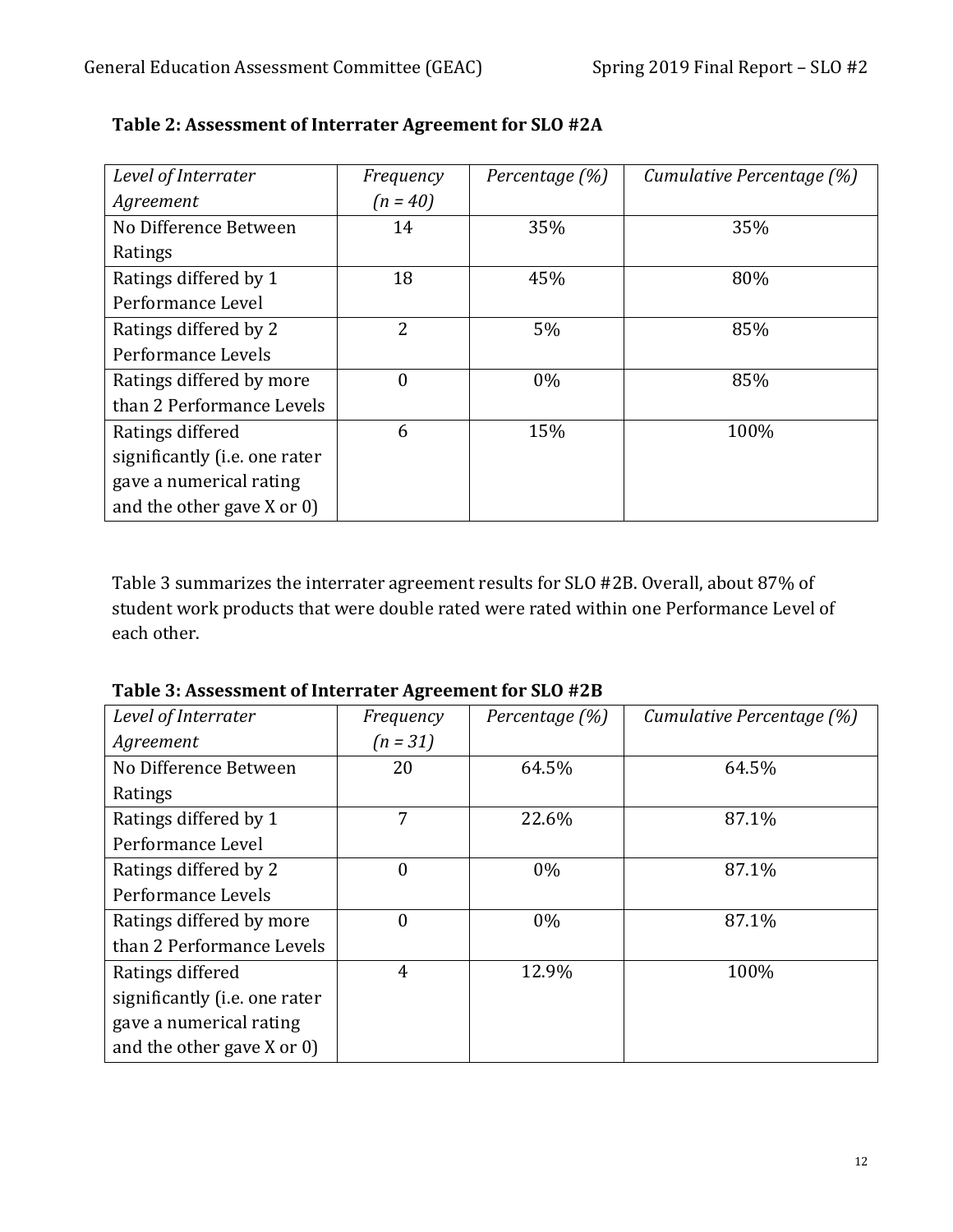# *Student Performance on Student Learning Outcome (SLO) #2A*

Data presented in this section are based on the rating of 224 student work products. This represents the number of student work products remaining after the ones rated as X (insufficient information) or 0 (inappropriate assignment) were removed. There was a total of 16 student work products that were categorized as either X or 0. Data analyses revealed that the mean score of all student work products (not rated as either X or 0) for SLO #2A was 1.94. However, given the type of data, a frequency calculation is a more appropriate means of descriptive analysis. Table 4 provides a cumulative frequency and cumulative percentage of student scores. Based on the data presented in Table 4, about 35% of students scored below a Performance Level 2, which is the level that the GEAC expected most students to achieve. This means that about 65% of the students sampled performed at or above GEAC's expected level.

| Rating of Student   | Frequency | Percentage (%) | Cumulative | Cumulative     |
|---------------------|-----------|----------------|------------|----------------|
| <b>Work Product</b> |           |                | Frequency  | Percentage (%) |
|                     | 79        | 35.3%          | 79         | 35.3%          |
|                     | 88        | 39.3%          | 167        | 74.6%          |
| 3                   | 49        | 21.9%          | 216        | 96.5%          |
| 4                   | 8         | 3.5%           | 224        | 100.0%         |
| <b>Total</b>        | 224       | 100.0%         | 224        | 100.0%         |

#### **Table 4: Cumulative Frequency and Cumulative Percentage of Scores on SLO #2A**

# *Student Performance on Student Learning Outcome (SLO) #2B*

Data presented in this section are based on the rating of 145 student work products. This represents the number of student work products remaining after the ones rated as X (insufficient information) or 0 (inappropriate assignment) were removed. There was a total of 76 student work products that were categorized as either X or 0. Data analyses revealed that the mean score of all student work products (not rated as either X or 0) for SLO #2B was 2.31. As stated earlier, given the type of data, a frequency calculation is a more appropriate means of descriptive analysis. Table 5 provides a cumulative frequency and cumulative percentage of student scores. Based on the data presented in Table 5, about 24% of students scored below a Performance Level 2, which is the level that the GEAC expected most students to achieve. This means that about 76% of the students sampled performed at or above GEAC's expected level.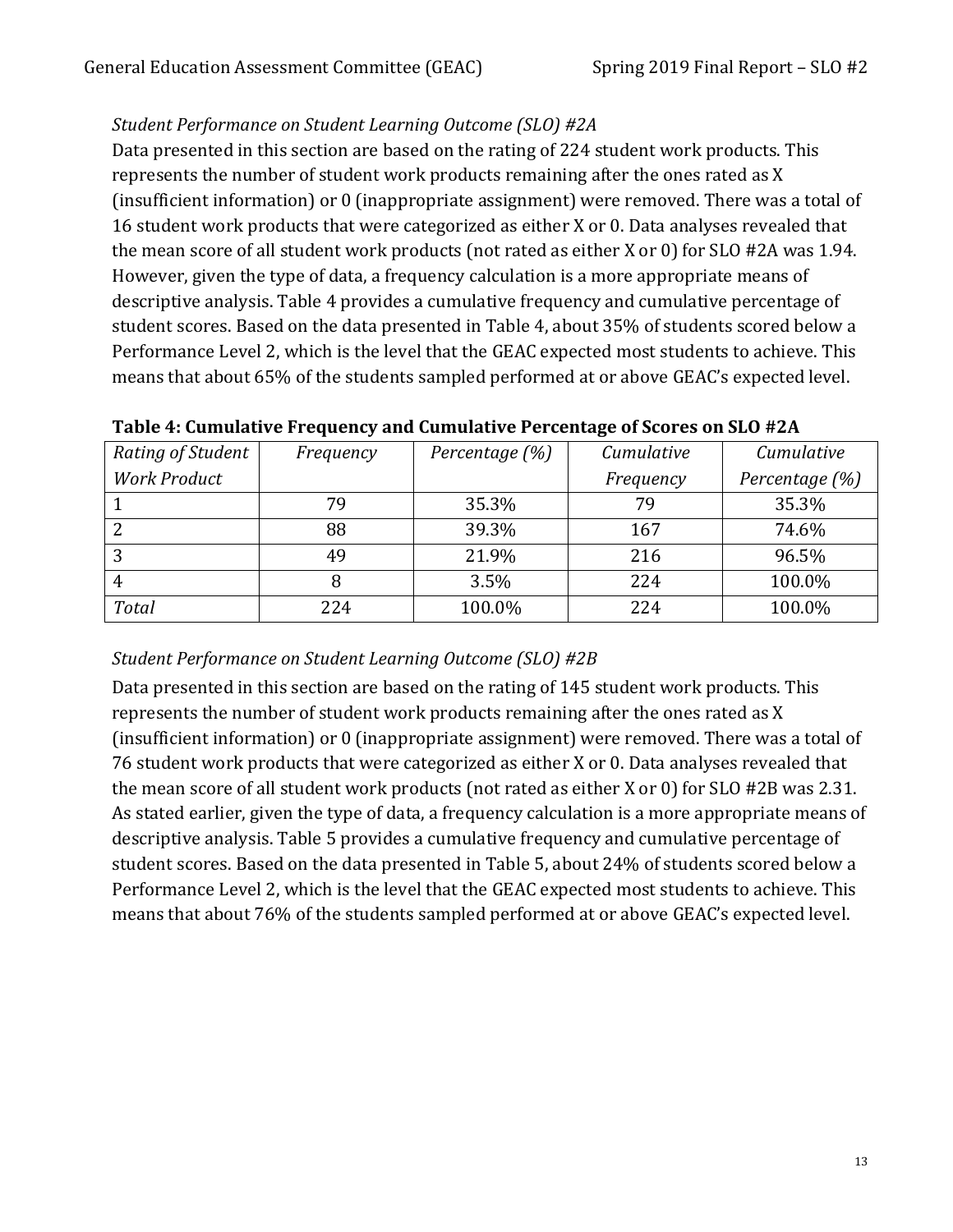| Rating of Student   | Frequency | Percentage (%) | Cumulative | Cumulative     |
|---------------------|-----------|----------------|------------|----------------|
| <b>Work Product</b> |           |                | Frequency  | Percentage (%) |
|                     | 35        | 24.1%          | 35         | 24.1%          |
|                     | 46        | 31.7%          | 81         | 55.8%          |
| Э                   | 45        | 31.1%          | 126        | 86.9%          |
| 4                   | 19        | 13.1%          | 145        | 100.0%         |
| <b>Total</b>        | 145       | 100.0%         | 145        | 100.0%         |

**Table 5: Cumulative Frequency and Cumulative Percentage of Scores on SLO #2B**

# *Exploring Differences Between Groups*

In addition to the preceding descriptive analyses, the GEAC explored differences in performance on the SLO between certain groups. More specifically, the GEAC employed t-tests (at a 95% confidence interval) and ANOVAs. The following list identifies the specific between groups analyses undertaken for SLO #2A and SLO #2B.

- First generation college students / Non-first generation college students
	- o Data analyses revealed that there is no statistically significant difference on SLO #2A or SLO #2B between students who identified as being first generation college students versus students who identified as being non-first generation college students. This absence of significant difference holds true whether explored for the entire sample or whether broken down by college.
- Students taking their first course associated with the SLO / Students having taken more than one course associated with the SLO
	- o Data analyses revealed the lack of a significant difference in performance between students who were taking their first course associated with one of the SLOs under study versus students who had already previously completed at least one course associated with one of the SLOs. This lack of difference holds true except for SLO #2B for students in the College of Liberal Arts and Sciences. Students who were enrolled in at least their second course associated with this SLO outperformed their counterparts who were enrolled in their first SLO #2B course.
- Students with an incoming high school GPA of 2.0 2.99 / Students with an incoming high school GPA of  $3.0 - 4.0$ 
	- o Data analyses revealed a significant difference in student performance for SLO #2A between students with an incoming high school GPA between 2.0 – 2.99 and 3.0 – 4.0. Students with a higher incoming high school GPA were more likely to have been rated higher on student work products than their peers with a lower incoming high school GPA. When disaggregated by college, this significant difference persisted for students in the College of Business and in the College of Education, but was no longer significant within the College of Liberal Arts and Sciences or the College of Visual and Performing Arts. For SLO #2B, there was a significant difference in the College of Liberal Arts and Sciences for students with an incoming high school GPA between 2.0 – 2.99 and 3.0 – 4.0. Students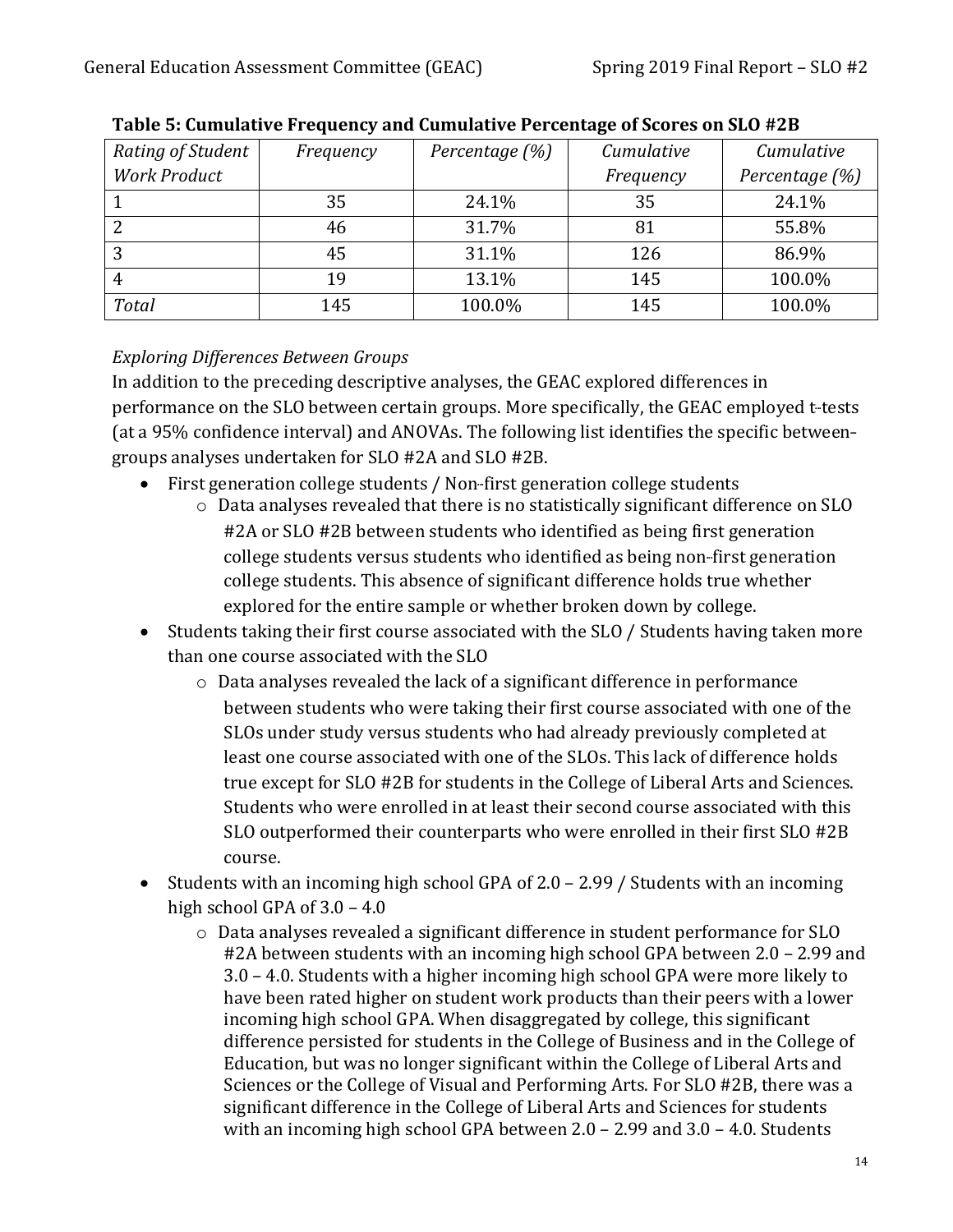with a higher incoming high school GPA outperformed their lower incoming high school GPA counterparts.

- Students in the College of Liberal Arts and Sciences / Students in the College of Education / Students in the College of Visual and Performing Arts / Students in the College of Business / Students who are Undeclared
	- o Data analyses revealed that there was no statistical significant difference within a 95% confidence interval on students' performance on SLO #2A. Essentially, this means that students who are Undeclared did not perform any differently than students in the College of Education, or that students in the College of Liberal Arts and Sciences did not perform any differently that students in the College of Business. For SLO #2B, data analyses revealed a statistically significant difference between students in the College of Education and in the College of Business. Students in the College of Education performed better on SLO #2B than did students in the College of Business.

# **IV. CONCLUSIONS & RECOMMENDATIONS**

During Spring 2019, the General Education Assessment Committee (GEAC) collected student work products from courses to assess students' competence on Student Learning Outcome (SLO) #2, broken down into SLO #2A (Scientific Reasoning) and SLO #2B (Quantitative Reasoning). In this section of the assessment report, the GEAC highlights key findings and identifies recommendations based on those findings. Recommendations are organized under three subheadings: (1) Proposed changes to the General Education Program, (2) Proposed changes to the General Education assessment process, and (3) Allocation of resources for the improvement of General Education.

#### *Key Findings*

- For Spring 2019 GEAC assessment, faculty compliance with the submission of student work products for SLO #2A was 98%. However, faculty compliance with the submission of student work products for SLO #2B was 77%. Combined, the average compliance rate was about 87%. This is consistent with the faculty compliance rate from Fall 2018 GEAC assessment and remains significantly higher than the faculty compliance rate of the old General Education model.
- In 2016, the GEAC identified consistency in the application of the grading rubric as a concern. As a result, the GEAC instituted a process of using two volunteer faculty raters to assess a subsample of student work products. Using that data, the GEAC was able to make better informed assertions regarding the consistency in which the rubric was being applied to evaluate student work products. To facilitate this process, the GEAC conducts a rubric norming training session that is required of all volunteer faculty raters. Since the shift to double rating, faculty interrater agreement has continued to rise year after year. An analysis of interrater agreement for SLO #2A revealed that about 80% of volunteer faculty raters rated student work products within 1 Performance Level on the rubric. An analysis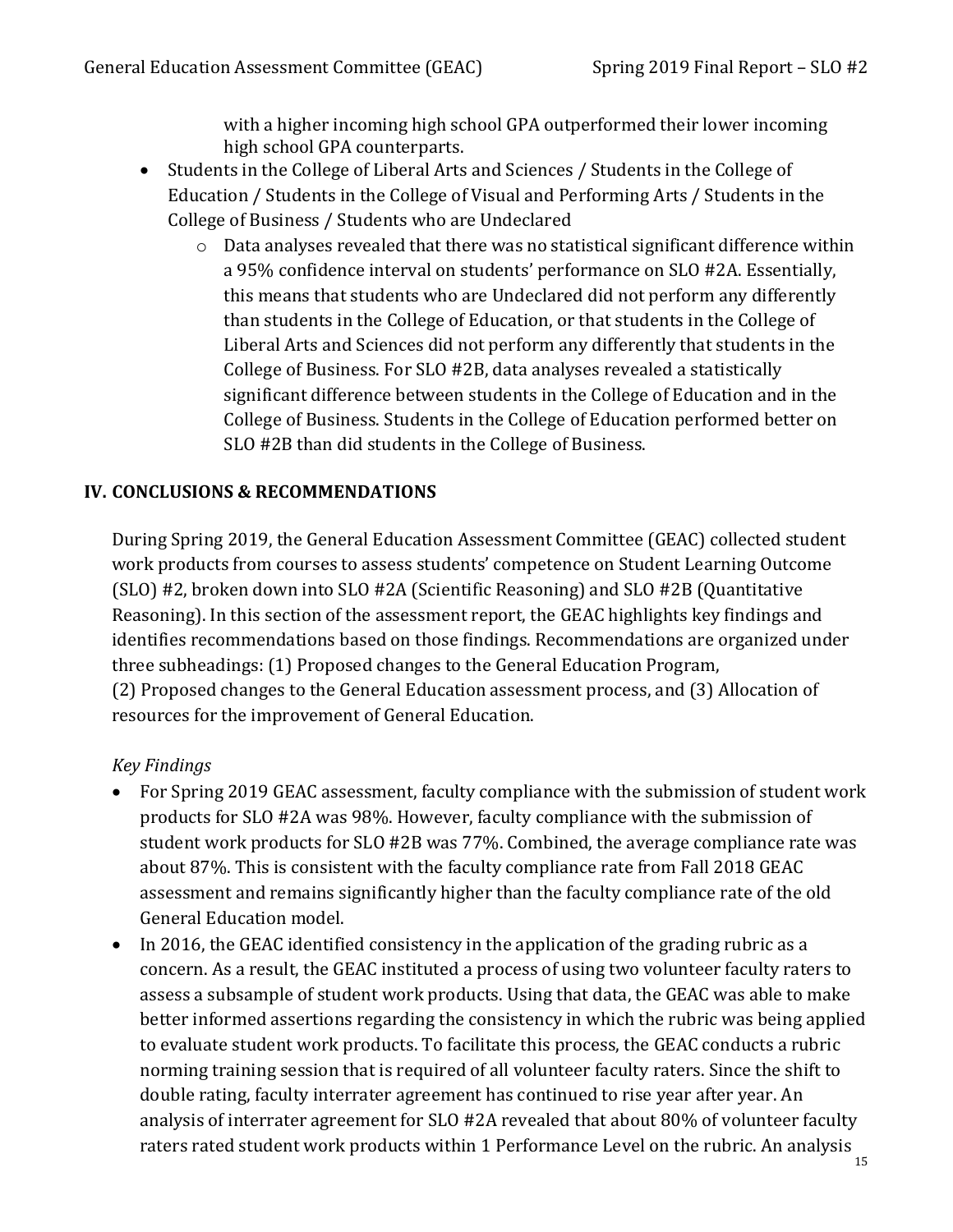of interrater agreement for SLO #2B revealed that about 87% of volunteer faculty raters rated student work products within 1 Performance Level on the rubric. These findings provide the GEAC with greater confidence as to its assessment results.

- For SLO #2A, an examination of cumulative frequency revealed that about 65% of the students sampled (n=224) performed at or above Performance Level 2, which is the level that the GEAC had established as the benchmark.
- For SLO #2B, an examination of cumulative frequency revealed that about 76% of the students sampled (n=145) performed at or above Performance Level 2, which is the level that the GEAC had established as the benchmark.
- Findings from significance testing were scattered, however, data analyses of SLO #2A revealed that students with a higher incoming high school GPA had higher rated student work products than their peers with a lower incoming high school GPA.

# *Proposed Changes to the General Education Program*

- A considerable number of student work products were identified as not being useable because they lacked clear alignment to the SLO and/or the grading rubric. Thus, the GEAC recommends that the General Education Committee require the inclusion of a sample assessment as part of the materials submitted when determining whether a course be included in the General Education program. Further, the General Education Committee may consider requesting for departments to periodically submit sample assessments to ensure their continued alignment to the SLO.
- The GEAC identified common elements among assessments where students demonstrated the greatest success and scored highly on the grading rubric. These assessments contained multiple parts that allowed students to move beyond basic calculations and/or descriptions and instead use data (numerical and qualitative) as evidence to support assertions and to provide reasoned explanations.
- In an effort to have more consistent as well as complete assessment, the GEAC recommends that the General Education Committee change their procedure to ask that all General Education courses can submit student work product every semester. The GEAC is currently working on a data management system to support this eventual change.

#### *Proposed Changes to the General Education Assessment Process*

- During our data analyses, we noticed that the sample of students was not evenly divided among the various colleges. To strengthen the validity of future data analyses, the sample selected should be consistently distributed between the different colleges.
- Generally, the GEAC finds it difficult to garner much interest in faculty being volunteer raters which decreases the number of student work products that can be both rated and double rated. The committee suggests that the request be sent from the Assessment Office rather than the GEAC chair. In addition, the letter the confirms university service was completed will also be sent from the Assessment Office. GEAC and GEC should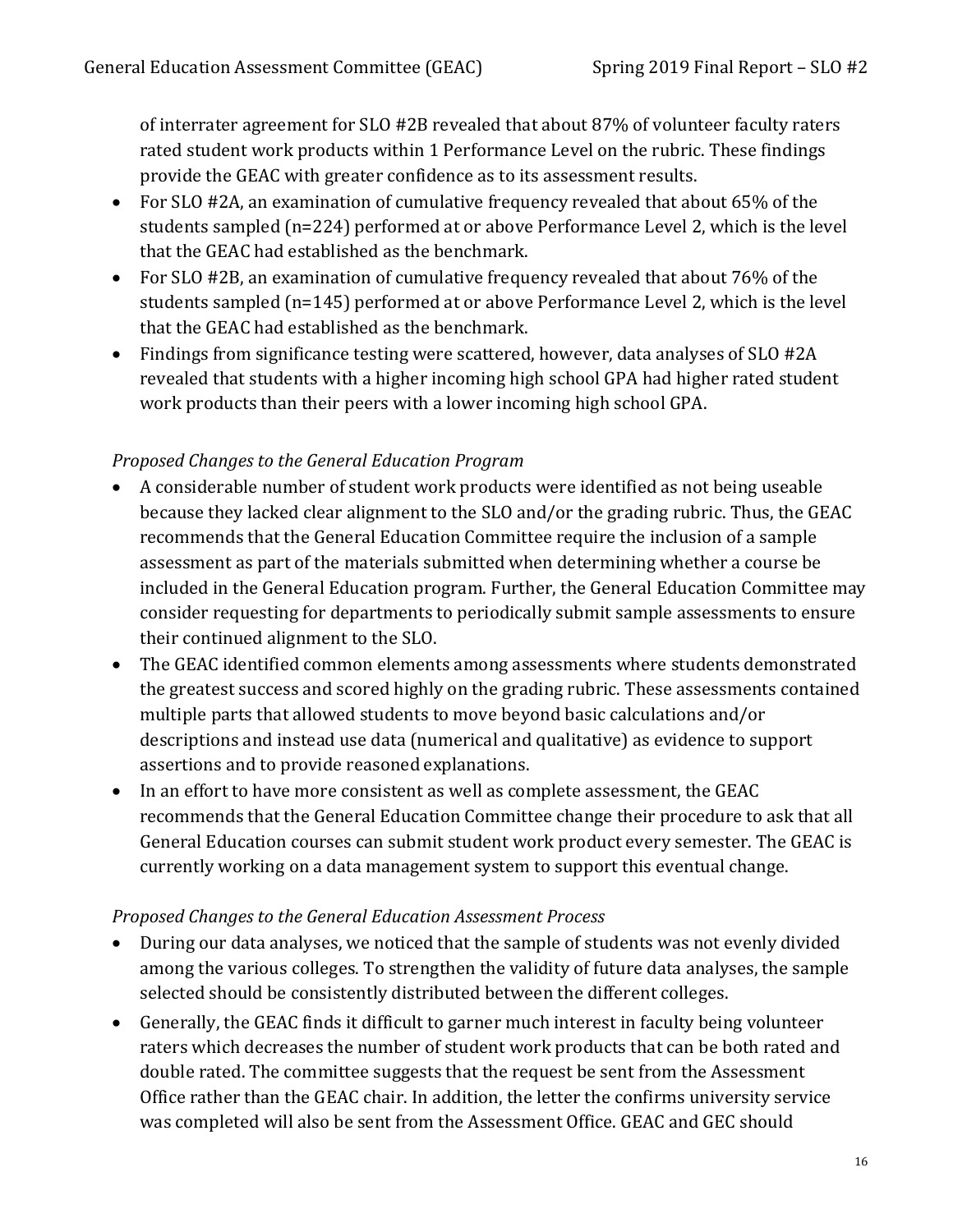investigate other avenues for recruiting volunteer raters.

- Over the last few years, the GEAC has used external volunteer faculty raters to rate submitted student work products. However, during the Spring 2019 assessment process, volunteer faculty raters often expressed some level of difficulty in adequately assessing student work products that often required a specialized knowledge of the field. The GEAC proposes that faculty from similar fields or departments should act as volunteers for related work products, when possible.
- This semester the GEAC found notably high numbers of ratings of Xs and 0s on student work product, particularly for SLO #2b. The committee proposes that one issue could be the negative wording on this rubric, particularly under Performance Level 2 which is also set as the benchmark. The GEAC will work to revise rubrics and submit for approval.
- In the semester when GEAC is using a rubric (for example GEAC used the SLO 2a and SLO 2b rubrics this spring) the rubric should be reviewed. GEAC should work with GEC to develop a process for updating the General Education SLO rubrics.

# *Allocation of Resources for the Improvement of General Education*

- Similar to Spring 2019, the GEAC plans to offer several faculty information sessions during the Fall 2019 semester. These information sessions will be open to all faculty but will be primarily geared for faculty who are teaching a course associated with the SLO being assessed during Fall 2019.
- Opportunities for debriefing and education of faculty and administration about the General Education assessment process and the resulting questions should be supported. Specifically, the General Education and the GEAC committees, the volunteer faculty raters, and the faculty who submitted student work products should be encouraged to participate in discussions that help understand the results and implement improvements.

In previous iterations of General Education assessment, the GEAC often received student work products that did not yield useful / meaningful data (i.e. exam scores, affective survey results, research papers not aligned to the SLO being assessed). As the GEAC continues its current assessment cycle, it will learn more about the types of assessments that fully capture the essence of each SLO and collect these assessments as samples. The GEAC plans to create and moderate a digital repository of sample assessments to share with faculty in the future.

• Data analyses identified students with lower incoming high school GPAs as performing lower on SLO #2A compared to their higher incoming high school GPA counterparts. The GEAC will continue to monitor differences between these two groups of students in future assessment of SLOs and will report findings in future assessment reports. As the GEAC learns more and collects additional data, it will be better positioned to request the allocation of additional resources to better support students with lower incoming high school GPAs. In the meantime, the GEAC will work with the Division of Academic Affairs to explore the greater use of supplemental student instructors for courses aligned to SLO #2A,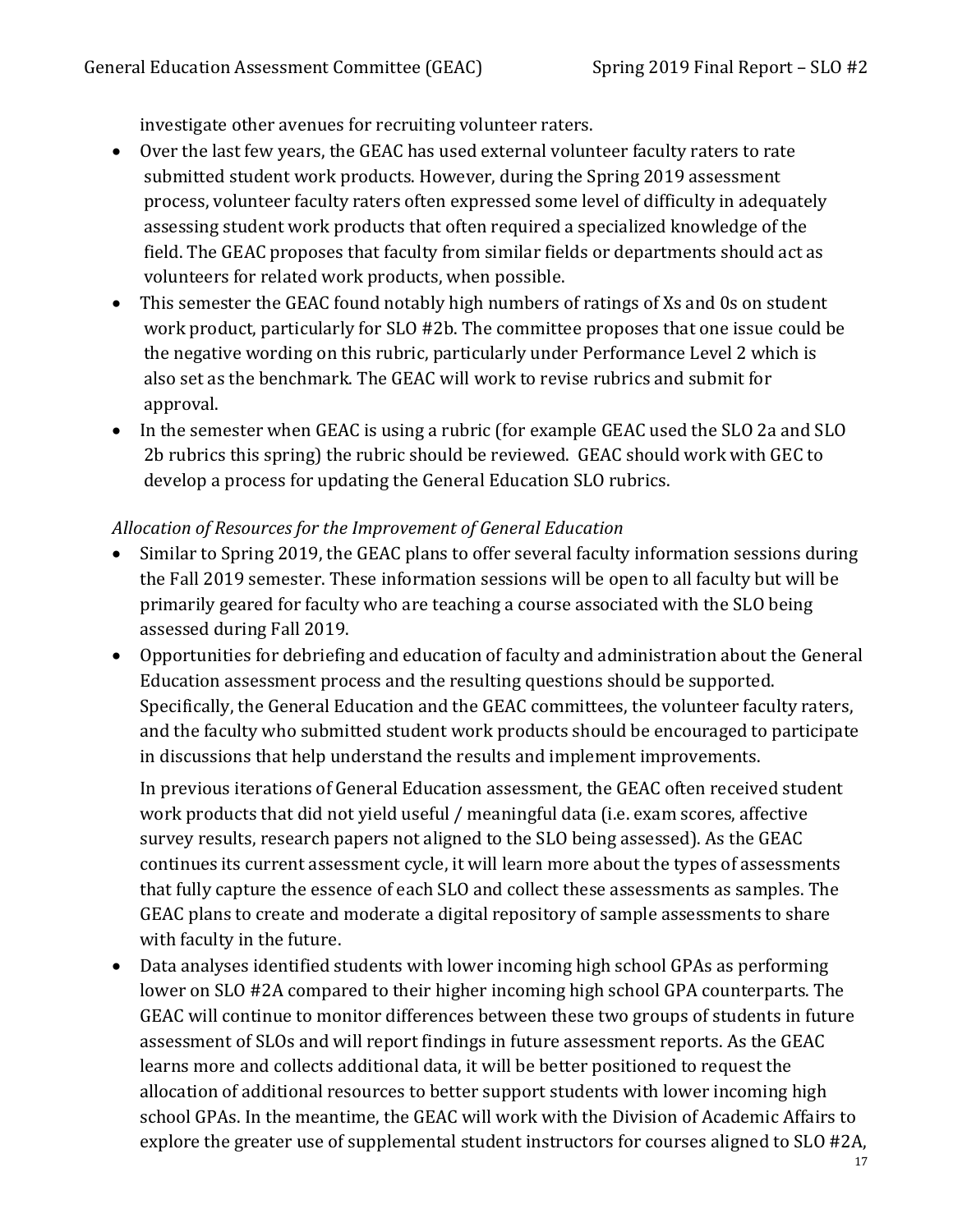particularly those course that are identified as being introductory level. These supplemental student instructors might serve as an additional resource for all students, but in particular students with lower incoming high school GPAs.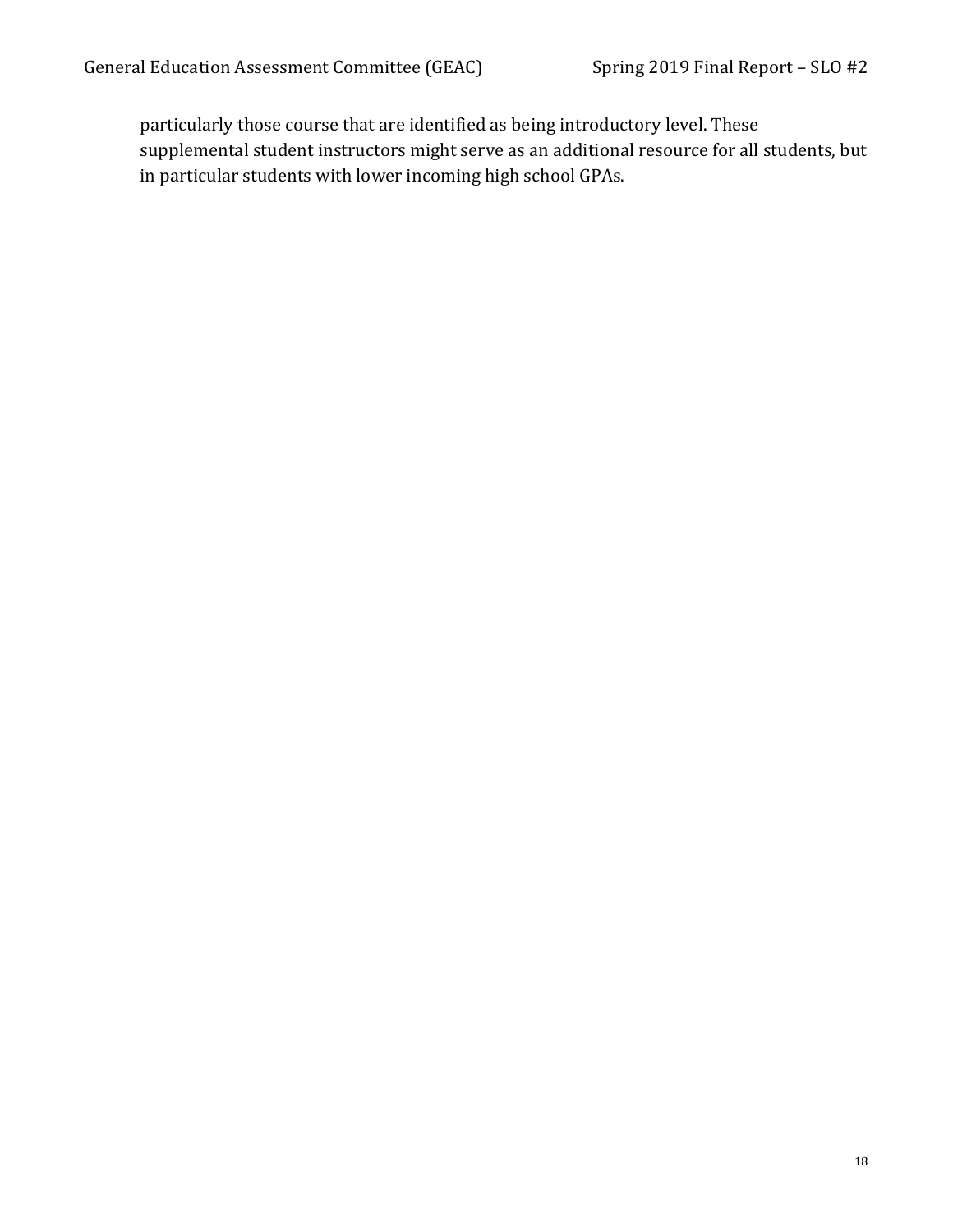# **APPENDICES**

# <span id="page-18-0"></span>**Appendix A**

SLOs #1 through 7 are assessed in a three-year rotation using the schedule below. SLO #8 is evaluated every spring semester beginning 2021 through 2024 with the completion of a transcript audit to determine the breadth of courses taken by students.

| <b>YEAR</b> | <b>Academic Year</b>                 | General                | <b>Student Learning Outcome</b>                                                                                  |
|-------------|--------------------------------------|------------------------|------------------------------------------------------------------------------------------------------------------|
|             |                                      | <b>Education</b>       |                                                                                                                  |
|             | <b>Fall 2018</b><br><b>Fall 2021</b> | Category<br><b>FYS</b> | #7 - Demonstrate an understanding of<br>various models for the development of<br>the whole person.               |
| One         | Spring 2019<br>Spring 2022           | C.1 & C.2              | #2 - Apply scientific and quantitative<br>reasoning to solve problems and<br>increase knowledge.                 |
|             | <b>Fall 2019</b><br><b>Fall 2022</b> | $A.1 - 4$              | #1 - Communicate clearly and effectively<br>orally and in writing.                                               |
| Two         | Spring 2020<br>Spring 2023           | <b>B</b> & D           | #6 - Analyze the role of values, ethics,<br>diversity, and multiple perspectives in<br>local and global society. |
|             | <b>Fall 2020</b><br><b>Fall 2023</b> | FYS & A.1-4            | #5 - Demonstrate the ability to retrieve,<br>interpret, and evaluate information.                                |
| Three       | Spring 2021<br>Spring 2024           | D                      | #4 - Engage critically with creative or<br>artistic works.                                                       |
|             | Spring 2021<br>Spring 2024           | B & C.1 & C.2          | #3 - Apply skills in critical analysis and<br>reasoning for the interpretation of data.                          |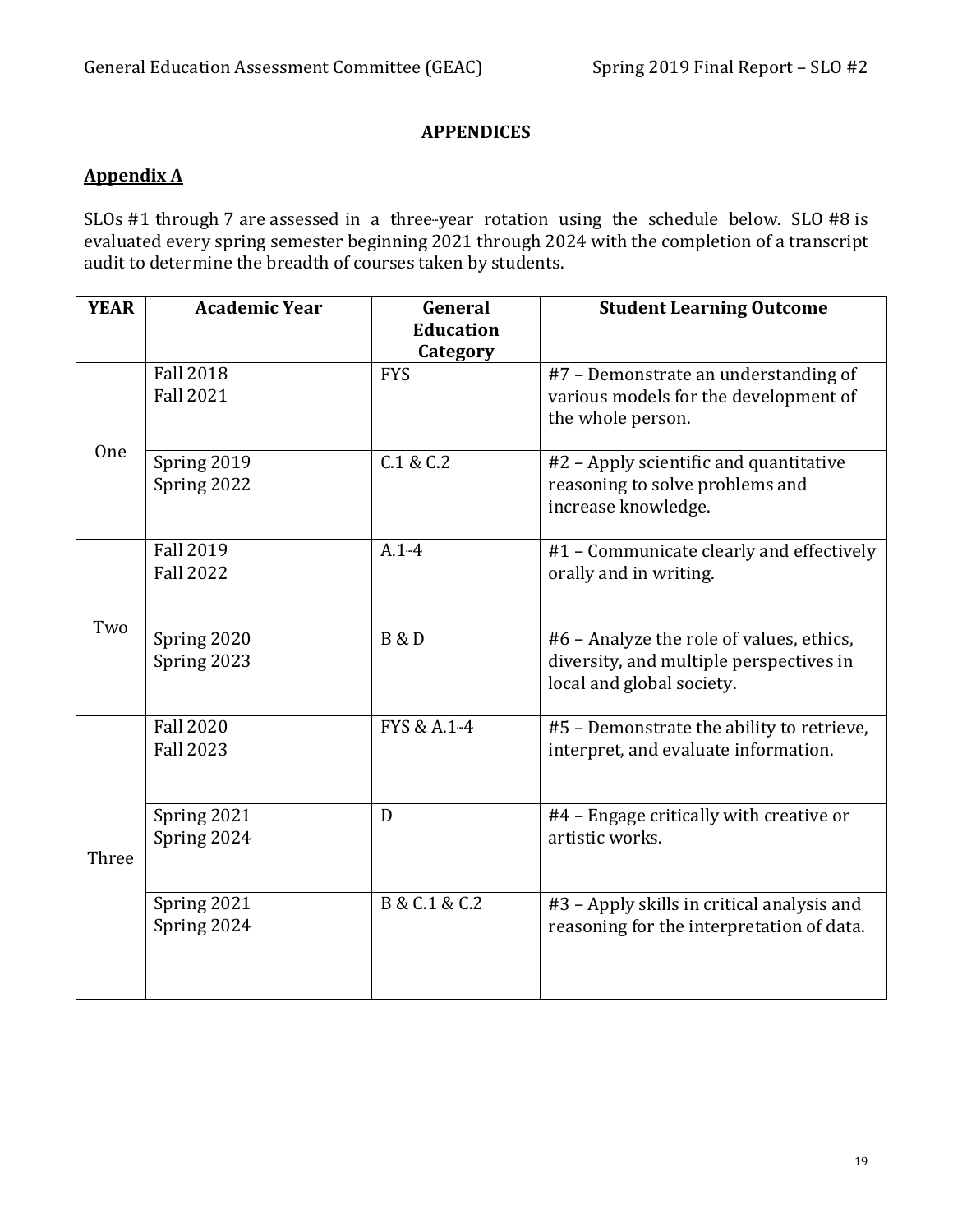# **Appendix B**

#### **Student Learning Outcome (SL0) #2a – Apply scientific and quantitative reasoning to solve problems and increase knowledge.**

#### **Scientific Inquiry**

|                                                    | <b>Performance Levels</b>                                                                                                                                                                                                                                                                                                                                                                                                                                                                                                                                                                                                                                                                                                             |                                                                                                                                                                                                                                                                                                                                                                                                                                                                                                                                                                                                                                                                                                                                                                        |                                                                                                                                                                                                                                                                                                                                                                                                                                                                                                                                                                                                                                                                                                                                                                                      |                                                                                                                                                                                                                                                                                                                                                                                                                                                                                                                                                                                                                                        |  |
|----------------------------------------------------|---------------------------------------------------------------------------------------------------------------------------------------------------------------------------------------------------------------------------------------------------------------------------------------------------------------------------------------------------------------------------------------------------------------------------------------------------------------------------------------------------------------------------------------------------------------------------------------------------------------------------------------------------------------------------------------------------------------------------------------|------------------------------------------------------------------------------------------------------------------------------------------------------------------------------------------------------------------------------------------------------------------------------------------------------------------------------------------------------------------------------------------------------------------------------------------------------------------------------------------------------------------------------------------------------------------------------------------------------------------------------------------------------------------------------------------------------------------------------------------------------------------------|--------------------------------------------------------------------------------------------------------------------------------------------------------------------------------------------------------------------------------------------------------------------------------------------------------------------------------------------------------------------------------------------------------------------------------------------------------------------------------------------------------------------------------------------------------------------------------------------------------------------------------------------------------------------------------------------------------------------------------------------------------------------------------------|----------------------------------------------------------------------------------------------------------------------------------------------------------------------------------------------------------------------------------------------------------------------------------------------------------------------------------------------------------------------------------------------------------------------------------------------------------------------------------------------------------------------------------------------------------------------------------------------------------------------------------------|--|
|                                                    | $\overline{\mathbf{4}}$                                                                                                                                                                                                                                                                                                                                                                                                                                                                                                                                                                                                                                                                                                               | 3                                                                                                                                                                                                                                                                                                                                                                                                                                                                                                                                                                                                                                                                                                                                                                      | $\overline{2}$                                                                                                                                                                                                                                                                                                                                                                                                                                                                                                                                                                                                                                                                                                                                                                       | $\mathbf{1}$                                                                                                                                                                                                                                                                                                                                                                                                                                                                                                                                                                                                                           |  |
| <b>Student</b><br>output and<br>quality of<br>work | • Demonstrates a full<br>understanding of<br>fundamental<br>scientific paradigms<br>• Fully evaluates a<br>model or models<br>that explains an<br>event occurring in<br>the physical and<br>natural world and<br>selects the model<br>that best fits an<br>event occurring in<br>the physical and<br>natural world<br>• Fully evaluates<br>possible<br>methodologies for<br>gathering evidence<br>regarding how well<br>the model fits the<br>events<br>• Organizes data<br>efficiently and<br>communicates<br>findings effectively<br>• Interpretation of<br>findings relates<br>observations to<br>conceptual model(s)<br>and includes what<br>the evidence<br>suggests about<br>possible<br>interpretations of the<br>observations | • Demonstrates a basic<br>understanding of<br>fundamental<br>scientific paradigms<br>• Evaluates a model or<br>models that explains<br>an event occurring in<br>the physical and<br>natural world and<br>selects the model<br>that marginally fits<br>an event occurring in<br>the physical and<br>natural world<br>• Evaluates possible<br>methodologies for<br>gathering evidence<br>regarding how well<br>the model fits the<br>events<br>• Organizes data<br>somewhat efficiently<br>and communicates<br>findings somewhat<br>effectively<br>• Interpretation of<br>findings partially<br>relates observations<br>to conceptual<br>model(s) and<br>partially includes<br>what the evidence<br>suggests about<br>possible<br>interpretations of the<br>observations | • Demonstrates a<br>partial understanding<br>of fundamental<br>scientific paradigms<br>• Partially evaluates a<br>model or models<br>that explains an<br>event occurring in<br>the physical and<br>natural world and<br>selects the model<br>that is a weak fit with<br>an event occurring in<br>the physical and<br>natural world<br>• Partially evaluates<br>possible<br>methodologies for<br>gathering evidence<br>regarding how well<br>the model fits the<br>events<br>• Organizes data<br>inefficiently and<br>communicates<br>findings ineffectively<br>• Interpretation of<br>findings minimally<br>relates observations<br>to conceptual<br>model(s) and<br>minimally includes<br>what the evidence<br>suggests about<br>possible<br>interpretations of the<br>observations | • Demonstrates<br>minimal<br>understanding of<br>fundamental<br>scientific paradigms<br>• Minimally evaluates<br>a model or models<br>that explains an<br>event occurring in<br>the physical and<br>natural world and<br>selects the model<br>that inappropriately<br>fits an event<br>occurring in the<br>physical and natural<br>world<br>• Minimally evaluates<br>possible<br>methodologies for<br>gathering evidence<br>regarding how well<br>the model fits the<br>events<br>• Fails to organize data<br>and communicate<br>findings<br>• Interpretation of<br>findings fails to relate<br>observations to<br>conceptual model(s) |  |